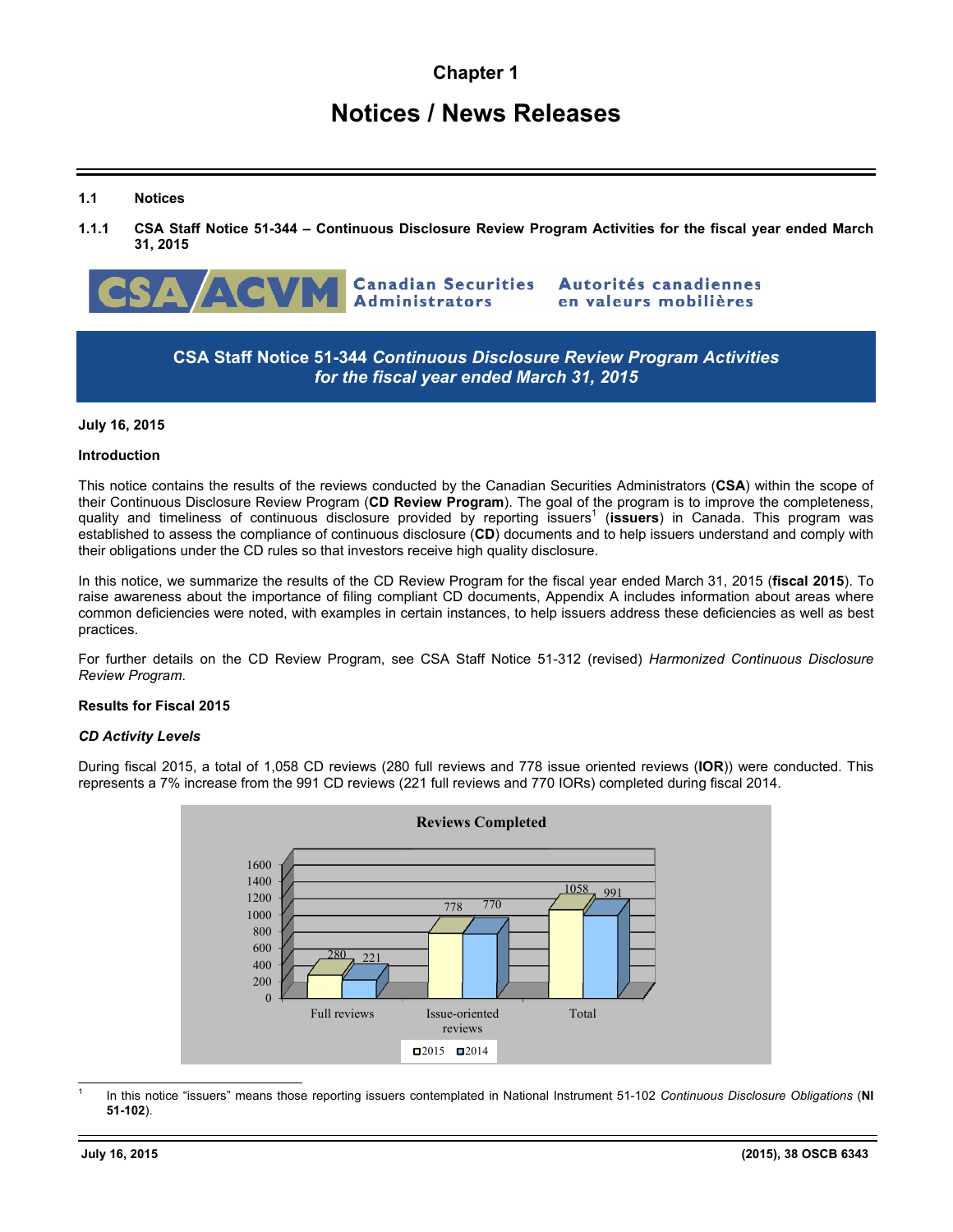Issuers annually selected for a full CD review are identified using a risk based approach. Issuers selected for an IOR are identified based on the targeted objective or subject matter of the review.

We apply both qualitative and quantitative criteria in determining the level of review and type of review required. Some CSA jurisdictions also devote additional resources to communicating results and findings to market participants by issuing local staff notices and reports, where applicable, and holding education and outreach seminars to help issuers better understand their CD obligations.

#### *Issue-Oriented Reviews*

An IOR focuses on a specific accounting, legal or regulatory issue. IORs may focus on emerging issues, implementation of recent rules or on matters where we believe there may be a heightened risk of investor harm. In fiscal 2015, a total of 74% of all CD reviews completed were IORs (fiscal 2014 – 78%). The following are some of the IORs conducted by one or more jurisdictions:



# **Issue-Oriented Reviews Fiscal 2015**

# **The "Other" category includes reviews of:**

- **MD&A specific topics**
- **Material Change Reports**
- **Real Estate Investment Trust Distributions**
- **Complaints/Referrals**
- **Other Regulatory Requirements**

The "Other" category of IORs noted above is not an exhaustive list. We may undertake an IOR for various other subject matters during the year. Refer to Appendix A – *Financial Statements, MD&A and Other Regulatory Deficiencies* (**Appendix A**) for some common deficiencies identified as a result of our IORs.

## *Full Reviews*

A full review is broad in scope and covers many types of disclosure. A full review covers the selected issuer's most recent annual and interim financial reports and MD&A filed before the start of the review. For all other CD disclosure documents, the review covers a period of approximately 12 to 15 months. In certain cases, the scope of the review may be extended in order to cover prior periods. The issuer's CD documents are monitored until the review is completed. A full review also includes an issuer's technical disclosure (e.g. technical reports for oil and gas and mining issuers), annual information form (**AIF**), annual report, information circulars, news releases, material change reports, business acquisition reports, corporate websites, certifying officers' certifications and material contracts. In fiscal 2015, a total of 26% of the CD reviews were full reviews (fiscal 2014 – 22%).

#### *CD Outcomes for Fiscal 2015*

In fiscal 2015, 59% of our review outcomes required issuers to take action to improve and/or amend their disclosure or resulted in the issuer being referred to enforcement, ceased traded or placed on the default list. In fiscal 2014, 60% of the reviews resulted in a similar outcome.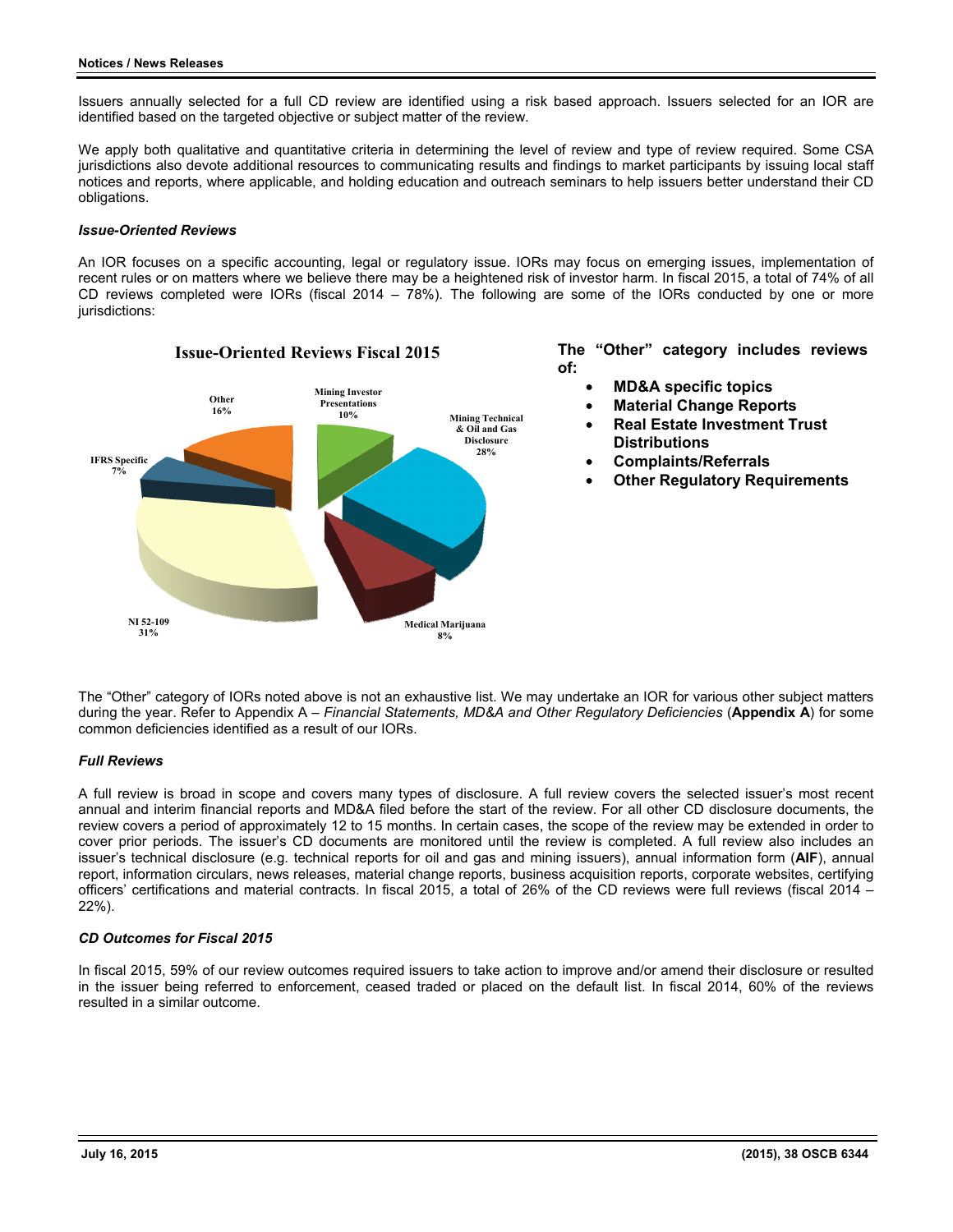# **Review Outcomes**



We classify the outcomes of the full reviews and IORs into five categories as described in Appendix B. Some CD reviews may generate more than one category of outcome. For example, an issuer may have been required to refile certain documents and also make certain changes on a prospective basis.

Where possible, we have attempted to identify trends we observed when reviewing comparative results. However, given our risk based approach noted above, the outcomes on a year to year basis may vary and cannot be interpreted as an emerging trend. Issues and issuers reviewed each year might be different. The result in fiscal 2015 is that we continued to see substantive outcomes being obtained as a result of our reviews as noted in the refilings and referred to enforcement/default list/cease traded categories.

The refilings of issuers' CD record included some of the following areas:

- **Financial Statements**: compliance with recognition, measurement and disclosure requirements in IFRS, which included, but was not limited to, impairment, revenue, accounting policies, significant judgements and auditors' reports;
- Management's Discussion and Analysis (MD&A): compliance with Form 51-102F1 of NI 51-102 (Form 51-**102F1**), which included, but was not limited to, non-GAAP measures, discussion of operations, liquidity, related party transactions, disclosure controls and procedures (**DC&P**) and internal controls over financial reporting (**ICFR**);
- **Other Regulatory Requirements**: compliance with other regulatory matters, which included, but was not limited to, mining technical reports and investor presentations for content deficiencies, business acquisition reports, certificates*,* and filing of previously unfiled documents, such as material contracts, or clarifying news releases to address concerns around unbalanced disclosure.

Refilings are significant events that should be clearly and broadly disclosed to the market in a timely manner. Please refer to "News Release upon Refiling of CD Documents" in Appendix A to this Notice for further discussion.

#### *Common Deficiencies Identified*

Our full reviews and IORs focus on identifying material deficiencies and potential areas for disclosure enhancements. We have provided guidance and examples of common deficiencies in Appendix A.

This is not an exhaustive list of disclosure deficiencies noted in our reviews. Issuers must ensure that their CD record complies with all relevant securities legislation. The volume of disclosure filed does not necessarily equate to full compliance. The examples in Appendix A do not include all requirements that could apply to a particular issuer's situation and are provided for illustrative purposes only.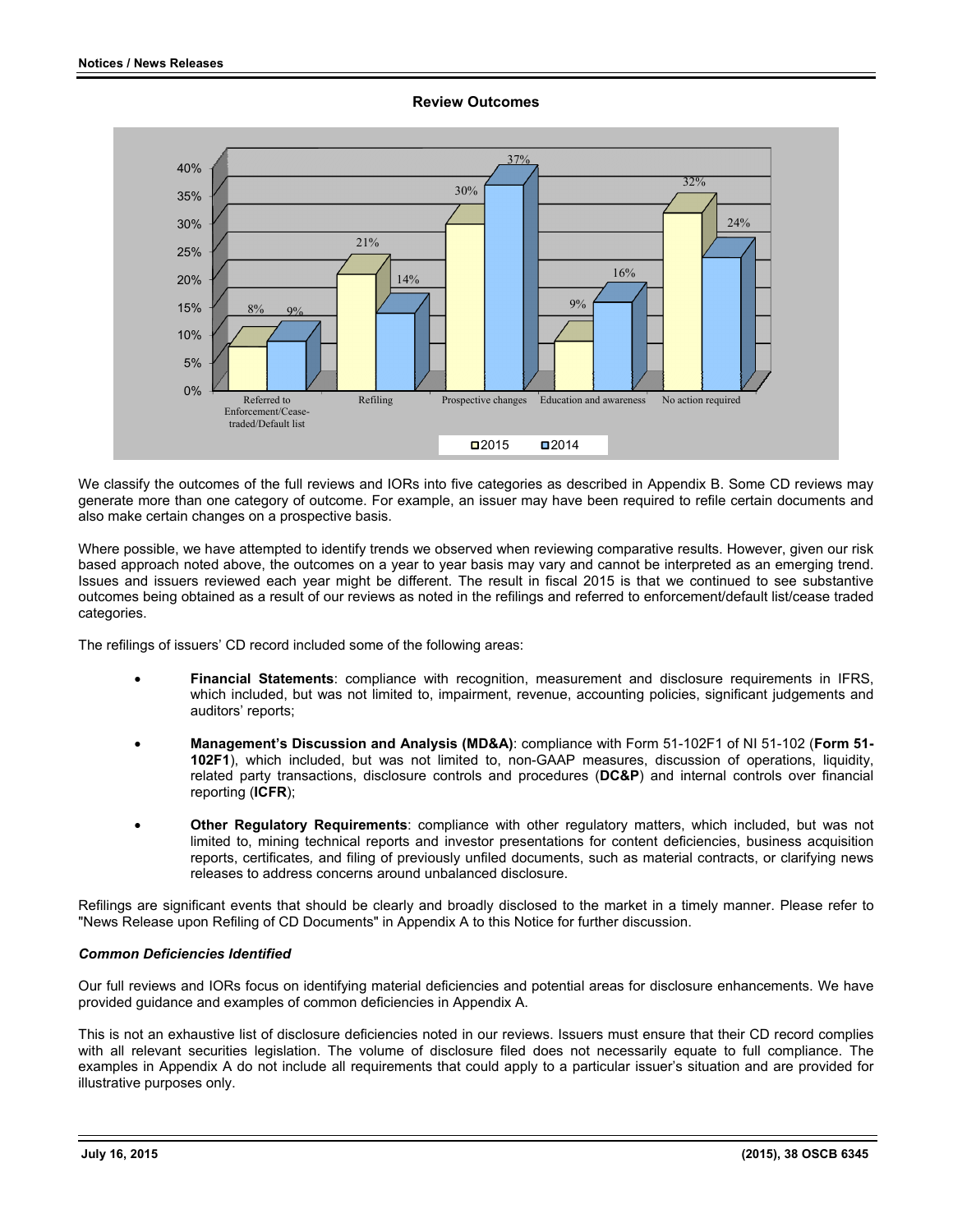# *Results by Jurisdiction*

All CSA jurisdictions participate in the CD Review Program and some local jurisdictions may publish staff notices and reports summarizing the results of the CD reviews conducted in their jurisdictions. Refer to the individual regulator's website for copies of these notices and reports:

- www.bcsc.bc.ca
- www.albertasecurities.com
- www.osc.gov.on.ca
- www.lautorite.qc.ca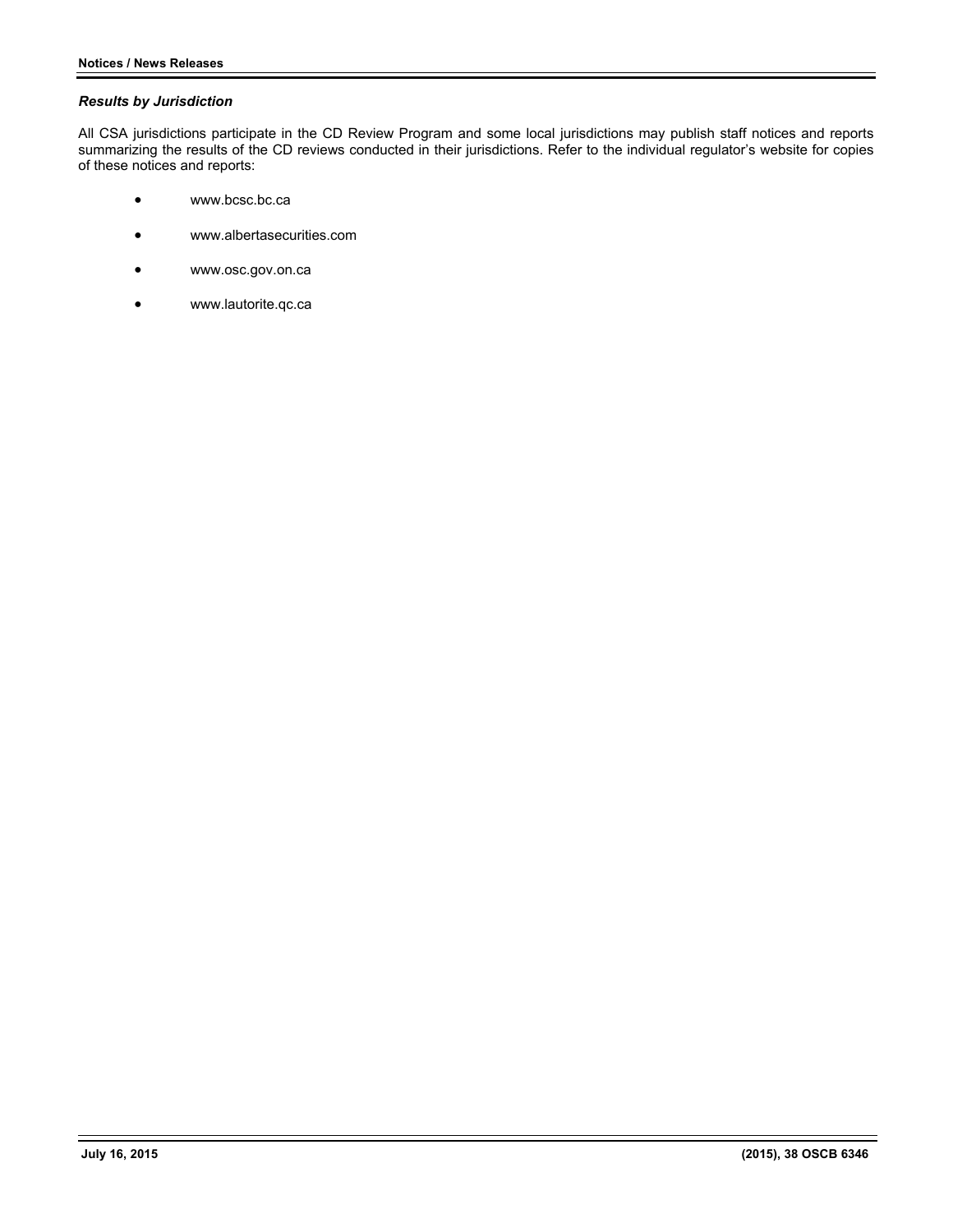#### **APPENDIX A**

#### **FINANCIAL STATEMENT, MD&A AND OTHER REGULATORY DEFICIENCIES**

Our CD reviews identified several financial statement, MD&A and other regulatory deficiencies that resulted in issuers enhancing their disclosure and/or refiling their CD documents. To help issuers better understand and comply with their CD obligations, we present the key observations from our reviews in both a hot buttons chart as well as detailed discussions. The hot buttons section includes observations along with considerations for issuers including the relevant authoritative guidance. The discussion that follows each chart includes examples of deficient disclosure contrasted against more robust entity-specific disclosure or a more in-depth explanation of the matters we observed.

Please note that the following observations do not constitute an exhaustive list.

#### **FINANCIAL STATEMENT DEFICIENCIES**

# *HOT BUTTONS*

|                                         | <b>OBSERVATIONS</b>                                                                                                                                                                                                                                                                                                                                                                    | <b>CONSIDERATIONS</b>                                                                                                                                                                                                                                                                                                                                                                                                                                                                                                                     |
|-----------------------------------------|----------------------------------------------------------------------------------------------------------------------------------------------------------------------------------------------------------------------------------------------------------------------------------------------------------------------------------------------------------------------------------------|-------------------------------------------------------------------------------------------------------------------------------------------------------------------------------------------------------------------------------------------------------------------------------------------------------------------------------------------------------------------------------------------------------------------------------------------------------------------------------------------------------------------------------------------|
| <b>FINANCIAL STATEMENTS</b>             |                                                                                                                                                                                                                                                                                                                                                                                        |                                                                                                                                                                                                                                                                                                                                                                                                                                                                                                                                           |
| <b>Operating Segments</b>               | We continue to see issuers that fail to disclose<br>❖<br>certain information about geographic areas, in<br>particular revenues from external customers.<br>We also see issuers that fail to disclose<br>÷<br>information about major customers, in<br>particular when revenues from transactions<br>with a single external customer amount to<br>10% or more of the issuer's revenues. | Issuers must disclose information about<br>❖<br>operating segments so that investors are<br>able to evaluate the nature and financial<br>effects of the business activities in which<br>they engage and the economic<br>environments in which they operate.<br>Disclosure about major customers may<br>assist users in determining if there is<br>economic dependence.<br>Reference: Paragraph 33 and 34 of IFRS 8<br><b>Operating Segments</b>                                                                                           |
| <b>Business</b><br><b>Combinations</b>  | Upon acquisition of a business, issuers are<br>❖<br>reporting a significant portion of the purchase<br>price in goodwill without separately identifying<br>and assigning a value to other intangible<br>assets, such as customer lists, intellectual<br>property, etc.                                                                                                                 | The allocation to the appropriate<br>❖<br>identifiable assets is important as it may<br>impact an issuer's accounting for<br>intangibles in its financial statements. For<br>example, definite life intangibles require<br>amortization into the statement of profit or<br>loss and will therefore impact income in<br>subsequent periods.<br>* The measurement period shall not exceed<br>one year from the acquisition date.<br>Reference: Paragraph 10 to 13 and 45 and<br><b>Appendix B of IFRS 3 Business</b><br><b>Combinations</b> |
| <b>Fair Value</b><br><b>Measurement</b> | We continue to see issuers that fail to disclose<br>※<br>a description of the valuation technique and<br>inputs used for fair value measurements<br>categorized within Level 3 of the fair value<br>hierarchy.                                                                                                                                                                         | ❖ For Level 3 fair value measurements,<br>issuers must describe the valuation<br>technique used in the fair value<br>measurement.<br>Issuers must also describe and provide<br>❖<br>quantitative information about all<br>significant unobservable inputs used.<br>These disclosures will assist users to<br>understand the measurement<br>uncertainty inherent in fair value<br>measurements.<br>Reference: Paragraph 93(d) to (h) of IFRS<br><b>13 Fair Value Measurement</b>                                                           |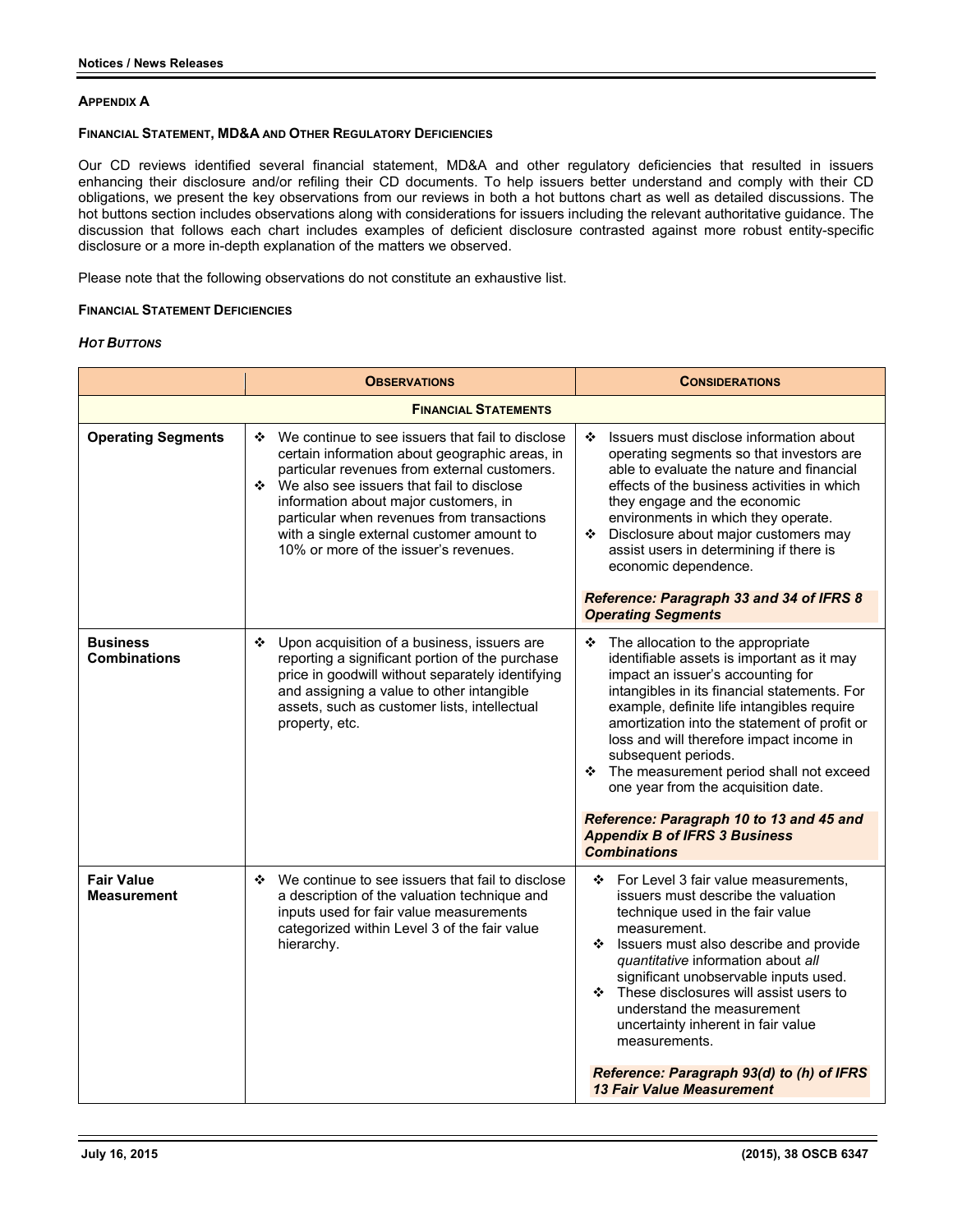#### *DISCLOSURE EXAMPLE*

#### **1. Impairment of Assets**

In the prior year, we noted that some issuers did not disclose how they determined the amount of impairment loss in accordance with paragraph 130 of IAS 36 *Impairment of Assets* (**IAS 36**). Given the current economic conditions, we continue to note this issue.

In accordance with paragraph 130 of IAS 36, if an impairment loss has been recognized or reversed for an individual asset, or a cash-generating unit (**CGU**), an issuer must disclose whether the recoverable amount of the asset or CGU is its fair value less costs of disposal or its value in use. If the recoverable amount is fair value less costs of disposal, an issuer must disclose the level of the fair value hierarchy within which the fair value measurement of the asset or CGU is categorized. In the case of Level 2 and Level 3 of the fair value hierarchy, an issuer must also describe the valuation technique and key assumptions used. If the recoverable amount is value in use, an issuer must disclose the discount rate(s) used in the current estimate and previous estimate (if any) of value in use.

Some issuers who measured the recoverable amount of an asset or a CGU as value in use did not base cash flow projections on reasonable and supportable assumptions that represent management's best estimate of the range of economic conditions that will exist over the remaining useful life of the asset or CGU, as required by paragraph 33(a) of IAS 36. Some issuers inappropriately based cash flow projections on forecasts for periods longer than five years where management could not demonstrate its experience to forecast over such periods, as discussed in paragraph 35 of IAS 36.

Additionally, some issuers did not disclose the significant judgements and the uncertainties involved in estimating the recoverable amount of the asset or the CGU, where such judgements and sources of estimation uncertainty met the criteria for disclosure under IAS 1 *Presentation of Financial Statements* (**IAS 1**).

Issuers should assess at the end of each reporting period whether there is any indication that an asset or CGU may be impaired in accordance with paragraphs 8 – 17 of IAS 36, or paragraph 18-20 of IFRS 6 as applicable to exploration for and evaluation of mineral resources. If any such indication exists, the entity must estimate the recoverable amount of the asset in accordance with paragraphs 18 – 57 of IAS 36. At the end of each reporting period, issuers must assess the need to reverse an impairment loss recognized for an asset or a CGU in prior periods as required by paragraphs 109 – 123 of IAS 36. We caution issuers that an improper impairment test and impairment charge may result in misstatements in profit or loss in the current and future periods.

#### *Example of Deficient Disclosure – Impairment of Assets (exploration stage mining company)*

Due to poor market conditions, the Company considered the likelihood of obtaining suitable financing in the foreseeable future in order to conduct further exploration on Property Y was unlikely. Therefore, it determined that Property Y is impaired and recognized an impairment loss of \$5 million to write down the carrying value of Property Y from \$7.5 million to \$2.5 million in the year ended December 31, 2014.

In the above example, the issuer did not disclose how it measured the recoverable amount of Property Y and the associated judgements and estimation uncertainty including:

- Whether the recoverable amount of \$2.5 million is value in use or fair value less costs of disposal;
- If the recoverable amount is value in use, the discount rate(s) used in the current and previous estimate (if any) of value in use (IAS 36, paragraph 130(g));
- If the recoverable amount is fair value less costs of disposal, the applicable level of the fair value hierarchy, and in the case of Level 2 and Level 3 of the hierarchy, the valuation technique and key assumptions used (IAS 36, paragraph 130(f)); and
- Judgements made and the uncertainties involved in estimating the recoverable amount of the property (IAS 1, paragraph 125).

#### *Entity-Specific Disclosure Example – Impairment of Assets (exploration stage mining company)*

Due to the lack of suitable financing, the Company has determined that it does not have adequate resources to conduct further exploration on Property Y for the foreseeable future. Therefore, the Company suspended the exploration program at Property Y in the year ended December 31, 2014, wrote down the carrying value of Property Y from \$7.5 million to \$2.5 million, and recognized an impairment loss of \$5 million. The recoverable amount of \$2.5 million is based on Property Y's fair value less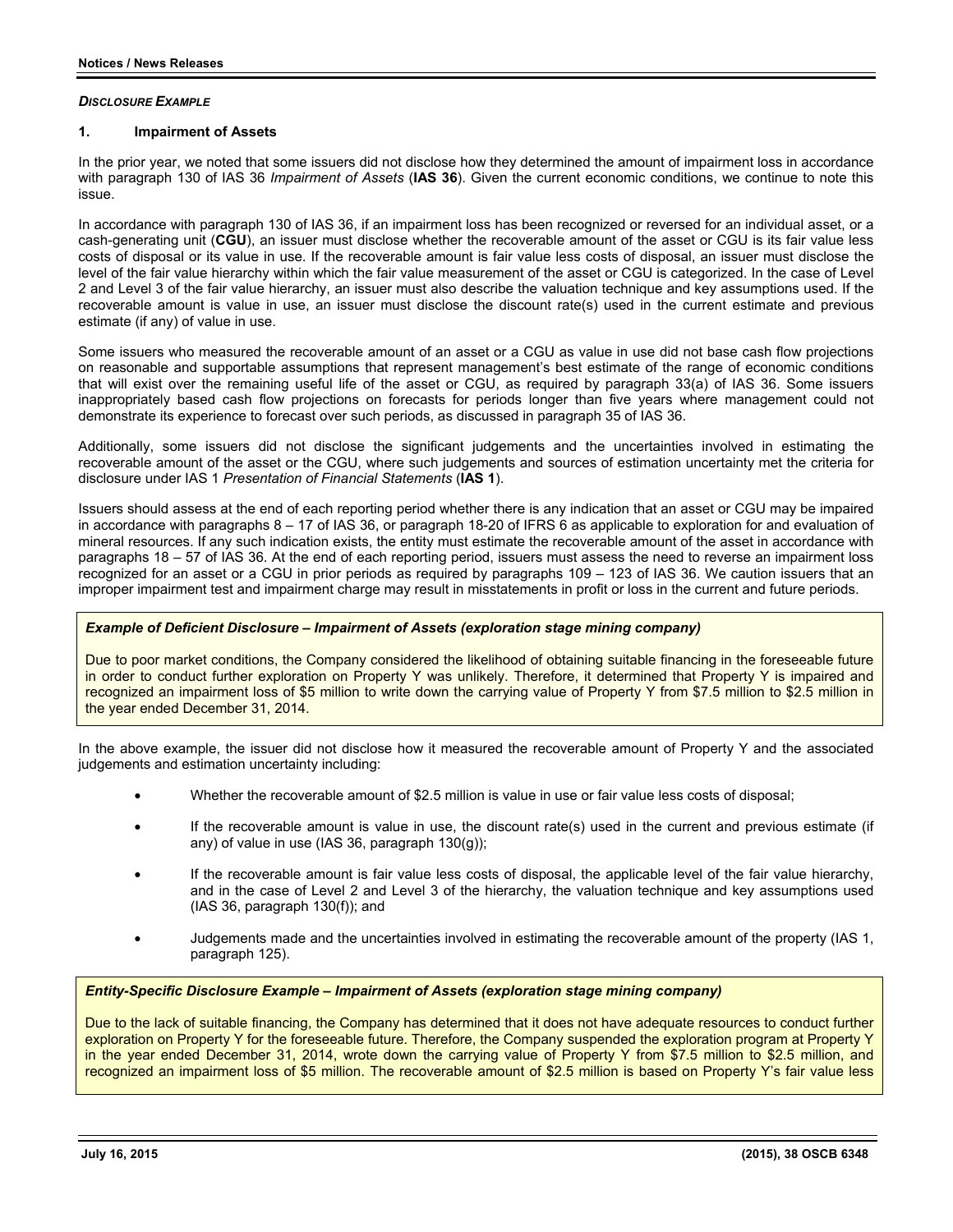costs of disposal. In estimating the fair value less costs of disposal, the Company used a market approach. The Company used sale prices of adjacent properties obtained from the local Ministry of Mines, and adjusted this to consider market capitalization declines of comparable companies with comparable properties over the past year. The Company also discussed with its external technical consultants the drilling activities and exploration program conducted on Property Y and the uncertainty regarding future prospects in the mining industry. As this valuation technique requires the use of unobservable inputs including the Company's data about the property and management's interpretation of that data, it is classified within Level 3 of the fair value hierarchy. A value in use calculation is not applicable as the Company does not have any expected cash flows from using the property at this stage of operations.

In estimating fair value less costs of disposal, management's judgement was involved in identifying comparable properties with characteristics similar to Property Y (e.g. nature and amount of resources, size and accessibility). The comparable properties are in the same mineral district, with exploration directed for the same commodity using the same mineral deposit model. The comparable properties are also at a similar stage of development in terms of the existence, quantity and quality of mineral resources and availability of critical infrastructure.

The above example is specific to the facts of this issuer. The nature and extent of the information provided by issuers may vary depending on facts and circumstances; however, the information provided must help users of financial statements understand the judgements that management made about the future and other sources of estimation uncertainty. This may include more qualitative and quantitative information about the assumptions used.

#### **MD&A DEFICIENCIES**

#### *HOT BUTTONS*

|                                                  | <b>OBSERVATIONS</b>                                                                                                                                                                                                                                                                                                                                                                               | <b>CONSIDERATIONS</b>                                                                                                                                                                                                                                                                                                                                                                                                                                                                                                                                                                                                                                                                                                                                                                                                                                                     |
|--------------------------------------------------|---------------------------------------------------------------------------------------------------------------------------------------------------------------------------------------------------------------------------------------------------------------------------------------------------------------------------------------------------------------------------------------------------|---------------------------------------------------------------------------------------------------------------------------------------------------------------------------------------------------------------------------------------------------------------------------------------------------------------------------------------------------------------------------------------------------------------------------------------------------------------------------------------------------------------------------------------------------------------------------------------------------------------------------------------------------------------------------------------------------------------------------------------------------------------------------------------------------------------------------------------------------------------------------|
| <b>MD&amp;A</b>                                  |                                                                                                                                                                                                                                                                                                                                                                                                   |                                                                                                                                                                                                                                                                                                                                                                                                                                                                                                                                                                                                                                                                                                                                                                                                                                                                           |
| <b>Liquidity and Capital</b><br><b>Resources</b> | We continue to see issuers that fail to provide<br>❖<br>sufficient analysis of their liquidity and capital<br>resources.<br>Issuers often reproduce information in the<br>❖<br>MD&A that is readily available from the<br>financial statements. For example, repeating<br>the balances of cash flows from operating,<br>investing and financing activities.                                       | This section of the MD&A should focus on<br>❖<br>an issuer's ability to generate sufficient<br>liquidity in the short term and long term in<br>order to fund planned growth, development<br>activities or expenditures necessary to<br>maintain capacity.<br>In addition, the MD&A should provide an<br>❖<br>analysis of an issuer's capital resources,<br>including the amount, nature and purpose<br>of commitments and the expected source<br>of funds to meet these commitments.<br>While these disclosures are required for all<br>❖<br>issuers, they are especially important<br>when issuers have negative cash flows<br>from operations, a negative working capital<br>position or a deteriorating financial<br>condition.<br>This disclosure enables users to assess<br>÷<br>how the issuer will meet its obligations and<br>its short and long term objectives. |
|                                                  |                                                                                                                                                                                                                                                                                                                                                                                                   | Reference: Item 1.6 and 1.7 of Form 51-<br>102F1                                                                                                                                                                                                                                                                                                                                                                                                                                                                                                                                                                                                                                                                                                                                                                                                                          |
|                                                  |                                                                                                                                                                                                                                                                                                                                                                                                   |                                                                                                                                                                                                                                                                                                                                                                                                                                                                                                                                                                                                                                                                                                                                                                                                                                                                           |
| <b>Results of Operations</b>                     | We continue to see issuers that provide<br>❖<br>boilerplate disclosure when discussing their<br>results of operations. Issuers simply repeat<br>information that is readily available in the<br>financial statements.<br>Issuers provide the year over year change in<br>❖<br>the balance without explaining, in sufficient<br>detail, the key drivers and reasons<br>contributing to the change. | This section of the MD&A should provide a<br>❖<br>narrative explanation of how the issuer<br>performed during the period, along with<br>trends, commitments, risk and<br>uncertainties that will impact the company.<br>Trend analysis should include a discussion<br>❖<br>of the significant factors that caused the<br>change in the financial statement balance.<br>For example, revenues, expenses, gross<br>profit, etc.                                                                                                                                                                                                                                                                                                                                                                                                                                             |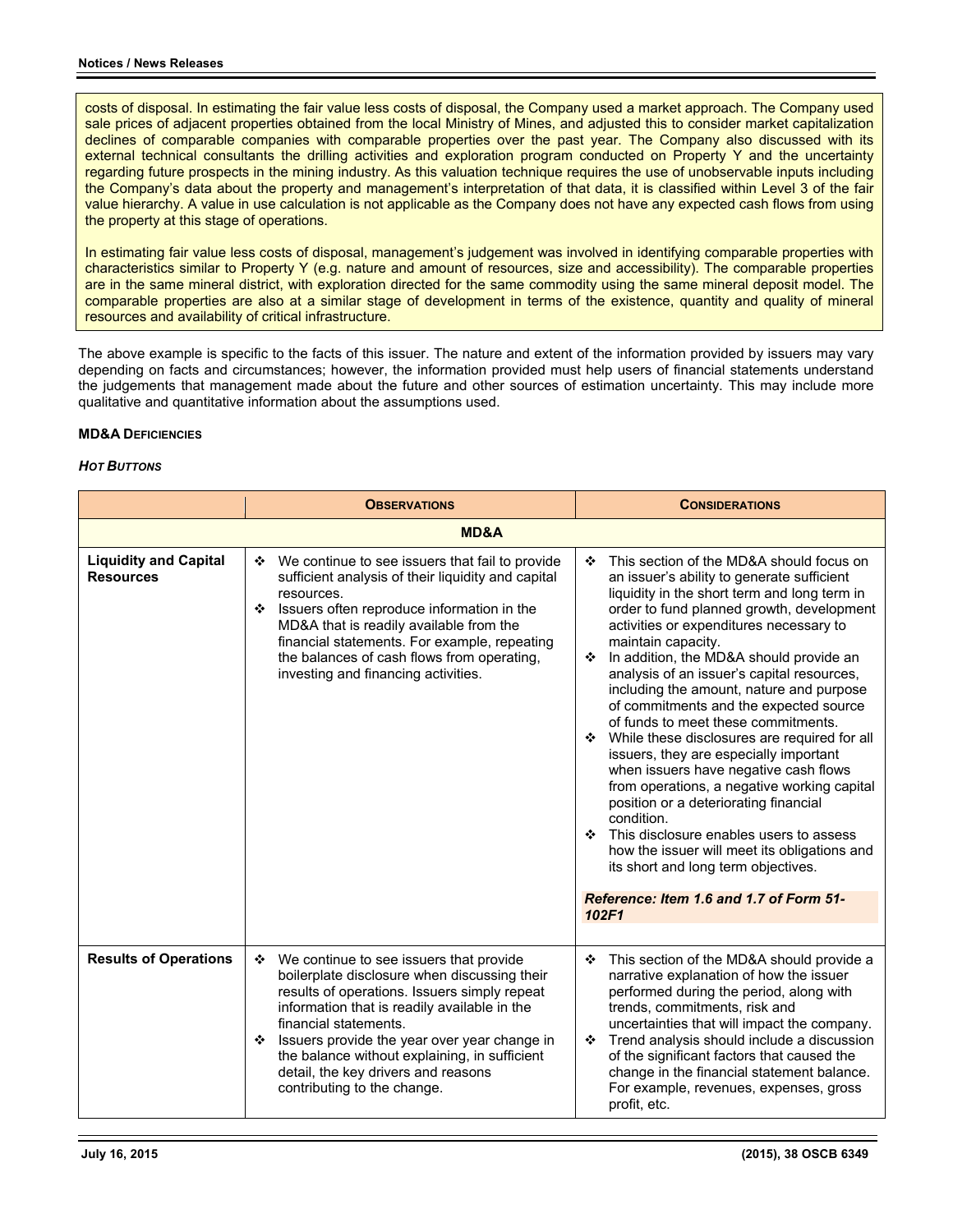|                                                                                    | <b>OBSERVATIONS</b>                                                                                                                                                                                                                                | <b>CONSIDERATIONS</b>                                                                                                                                                                                                                                                                                                                                                                                                                                                     |
|------------------------------------------------------------------------------------|----------------------------------------------------------------------------------------------------------------------------------------------------------------------------------------------------------------------------------------------------|---------------------------------------------------------------------------------------------------------------------------------------------------------------------------------------------------------------------------------------------------------------------------------------------------------------------------------------------------------------------------------------------------------------------------------------------------------------------------|
|                                                                                    |                                                                                                                                                                                                                                                    | In certain instances, for example general<br>❖<br>and administrative expenses, it may be<br>helpful to quantify each material<br>component of the balance to better explain<br>the movement in the total balance.<br>This disclosure provides users the ability to<br>❖<br>assess the business of the issuer and to<br>identify and understand trends.<br>Reference: Item 1.4 of Form 51-102F1                                                                            |
| <b>Forward Looking</b><br>Information (FLI) /<br><b>Non-GAAP Measures</b><br>(NGM) | ❖ We continue to see issuers that use FLI and<br>NGM in the MD&A, news releases, websites,<br>marketing materials and other documents<br>without clearly identifying them as such or<br>including the appropriate disclosures.                     | The disclosure requirements for FLI and<br>❖<br>the disclosure guidance provided for NGM<br>apply regardless of whether FLI and NGM<br>are used in the MD&A or on a website.<br>news release or other public document.<br>❖ If the above-noted disclosure of FLI and/or<br>NGM are made in another document, such<br>as the MD&A, the information should be<br>cross referenced or re-produced.<br>Users may be misled if these disclosures<br>❖<br>are not provided.     |
|                                                                                    |                                                                                                                                                                                                                                                    | <b>Reference:</b><br>FLI-Part 4A and 4B of NI 51-102<br>NGM - CSA Staff Notice 52-306                                                                                                                                                                                                                                                                                                                                                                                     |
| <b>Real Estate</b><br><b>Investment Trust</b><br>(REIT) Distributions              | We note that some REITs declare<br>❖<br>distributions which exceed the cash they<br>generate from operating their own underlying<br>properties (cash flow from operations) but do<br>not provide the relevant disclosure in their<br>MD&A and AIF. | ❖<br>The disclosure should signal to investors<br>that excess distributions occurred, how<br>they were financed, and that they<br>represented a return of capital, amongst<br>other things.<br>Investors may be misled if such excess<br>❖<br>distributions, in addition to risks about<br>their sustainability, are not appropriately<br>disclosed.<br><b>Reference:</b><br>Section 6.5.2 of National Policy 41-201<br><b>Income Trusts and Other Indirect Offerings</b> |

#### *DISCLOSURE EXAMPLES*

#### **1. Related Party Transactions**

While many of the MD&A requirements for related party transactions in Form 51-102F1 are similar to the requirements under IAS 24 *Related Party Disclosures*, Form 51-102F1 specifically requires an issuer to identify the related person or entity, as well as to discuss the business purpose of the transaction.

MD&A disclosure of related party transactions is intended to provide both qualitative and quantitative information that is necessary for an understanding of the business purpose and economic substance of a transaction. To meet this requirement, the disclosure should be specific and detailed, rather than simply repeat disclosure from the financial statements.

The disclosure below is an example of boilerplate disclosure for a related party transaction:

#### *Example of Deficient Disclosure – Related Party Transactions*

For the years ended December 31, 2014 and 2013 the Company paid a related party \$43 million and \$40 million, respectively, for management and administrative fees. As of December 31, 2014 and 2013 outstanding balance amounted to \$4 million and \$5 million, respectively.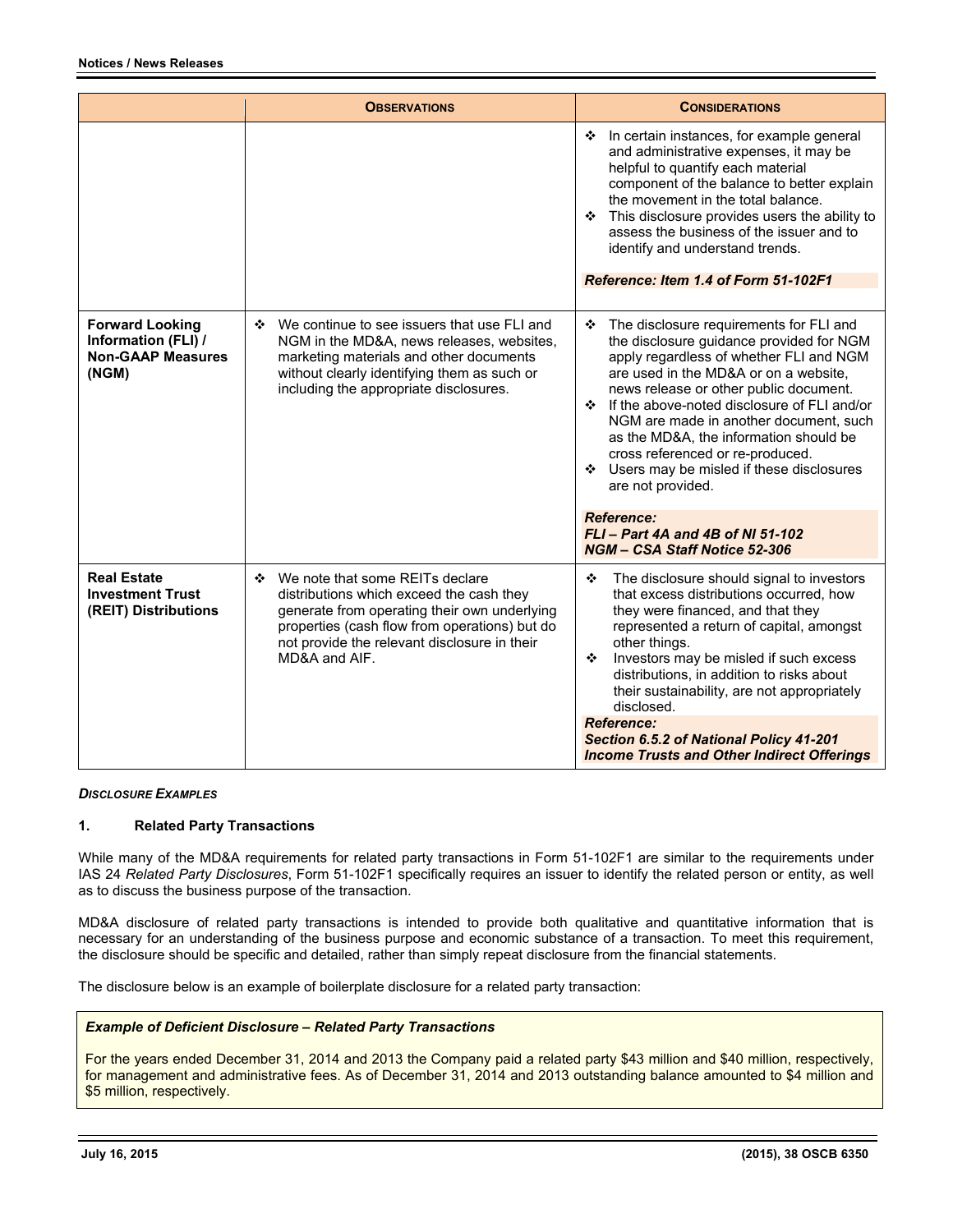In the above example, the issuer does not disclose the identity of the related party and the business purpose of the transaction. A better example of disclosure for related party transactions would be as follows:

#### *Example of Entity-Specific Disclosure – Related Party Transactions*

The Company does not directly employ any of the individuals responsible for managing and operating the business. XYZ Corp., a major stockholder, provides management and administrative workforce to the Company under the terms of the Agreement. The costs of all compensation, benefits and employer expenses are invoiced by XYZ Corp. based on actual costs incurred and are settled on a monthly basis. The Company presents these charges as general and administrative costs and costs incurred under administrative services agreements. For the years ended December 31, 2014 and 2013, the Company incurred \$43 million and \$40 million, respectively, under this Agreement. As of December 31, 2014 and 2013, outstanding balance payable to XYZ Corp. amounted to \$4 million and \$5 million, respectively.

#### **2. NI 52-109 Certification of Disclosure in Non-Venture Issuers' Annual and Interim Filings**

NI 52-109 *Certification of Disclosure in Issuers' Annual and Interim Filings* (**NI 52-109**) requires both non-venture and venture issuers to file certificates of annual and interim filings signed by an issuer's Chief Executive Officer and Chief Financial Officer (**Certifying Officers**). In addition, non-venture issuers must establish and maintain DC&P and ICFR.

Forms 52-109F1 *Certificate of Annual Filings-Full Certificate* (**Annual Certificate**) and 52-109F2 *Certification of Interim Filings-Full Certificate* (**Interim Certificate)***,* which NI 52-109 requires non-venture issuers to file, state that the Certifying Officers have designed, or caused to be designed, DC&P and ICFR. Furthermore, Annual Certificates indicate that the Certifying Officers have evaluated or caused to be evaluated, under their supervision, the effectiveness of DC&P and ICFR, and that the issuer has disclosed in its annual MD&A the Certifying Officers' conclusions about the effectiveness of DC&P and ICFR. When the Certifying Officers determine there is a material weakness relating to the design or operations of ICFR, or when there has been a limitation on the scope of design, issuers must include paragraphs 5.2, 5.3 and/or 6(b)(ii) in an Annual Certificate or paragraph 5.2 or 5.3 in an Interim Certificate, and include disclosure in the MD&A describing the material weakness or summary financial information relating to the entities subject to the scope limitation.

Our reviews identified three common areas of deficiencies: (i) inconsistency between a certificate and MD&A disclosure; (ii) material weakness disclosure; and (iii) limitations on scope of design relating to an acquired business.

#### (i) Inconsistency between a certificate and MD&A disclosure

We observed inconsistency between conclusions in a certificate about the effectiveness of ICFR and the related disclosure in an issuer's MD&A. This inconsistency caused uncertainty as to whether the Certifying Officers were concluding ICFR were effective. The two most common deficiencies were:

- Certifying Officers specified the existence of a material weakness in paragraph 5.2 and/or 6(b)(ii) of their Annual Certificate. However, the MD&A did not include any discussion of a material weakness.
- paragraph 6(b)(i) of an issuer's Annual Certificate stated that the Certifying Officers' conclusion about effectiveness of the issuer's ICFR was disclosed in the MD&A. However, the MD&A conclusions were incomplete or qualified.

#### (ii) Material Weakness

When Certifying Officers identify a material weakness in the design or operations of ICFR at the period-end date, the Certifying Officers cannot conclude ICFR is effective. If a non-venture issuer determines that it has a material weakness, section 3.2 of NI 52-109 requires the issuer to disclose in its annual or interim MD&A a description of the weakness, the impact of the material weakness on the issuer's financial reporting and its ICFR, and the issuer's current plans, if any, or any actions already undertaken, for remediating the material weakness. A material weakness may relate to the design or operation of an issuer's ICFR. The MD&A disclosure should clearly describe the nature of the material weakness.

We observed issuers that identified a material weakness, provided a vague description of the material weakness and gave little insight about the impact on the issuer's financial reporting. We also noted a few issuers identified the same material weakness for a number of consecutive years, and during that same time period had experienced significant growth in their operations. While NI 52-109 does not require an issuer to remediate an identified weakness, section 9.7 of Companion Policy 52-109CP (**52-109CP**) notes that MD&A disclosure will be useful to investors if it discusses whether the issuer has committed, or will commit, to a plan to remediate an identified material weakness, and whether there are any mitigating procedures that reduce the risks that have not been addressed as a result of the identified material weakness. A meaningful discussion of an un-remediated material weakness should be updated in each MD&A to ensure the impact of the material weakness continues to be properly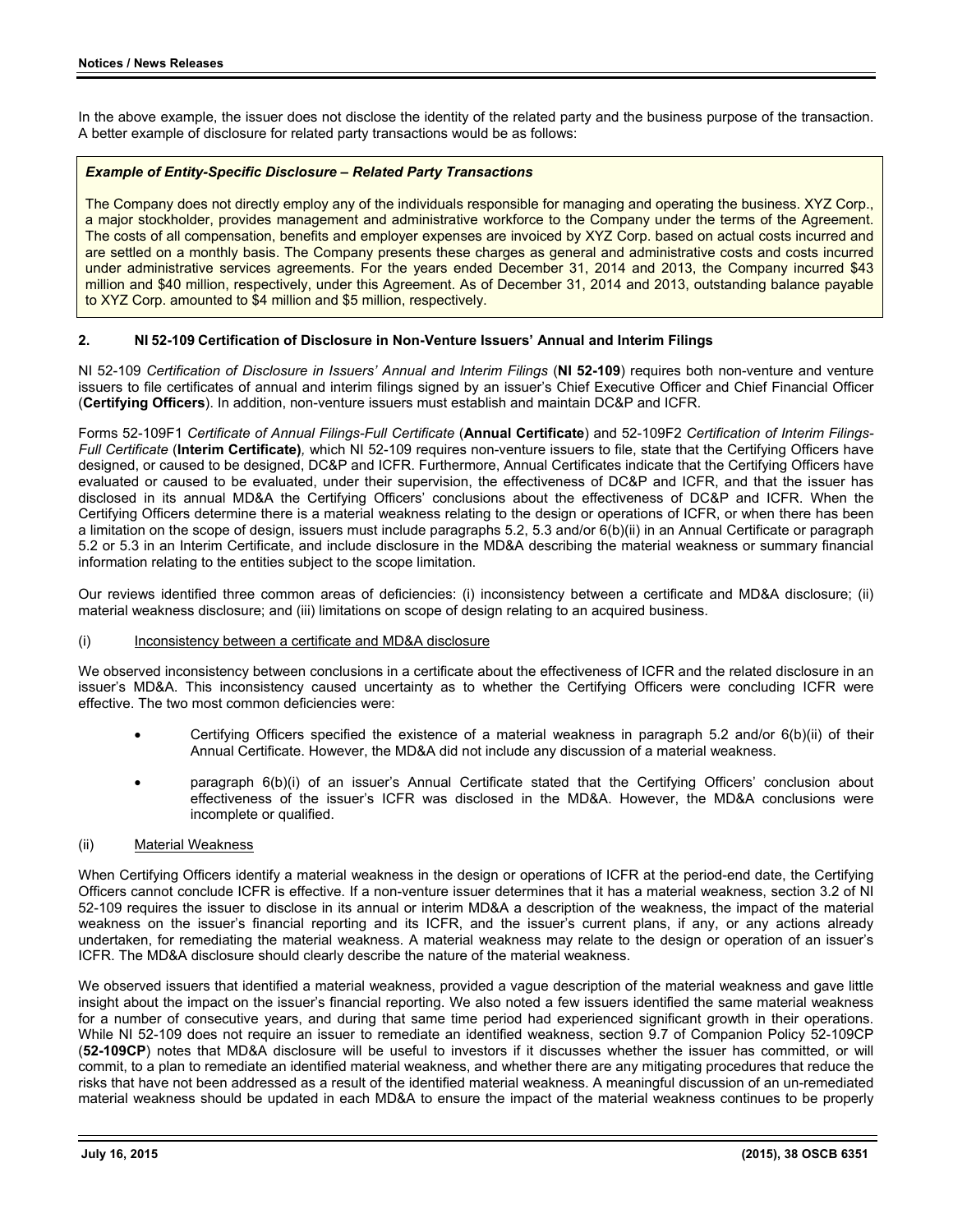reflected as the company grows or experiences other changes in operations.

#### *Example of Deficient Disclosure – NI 52-109 Certification*

The Company's Chief Executive Officer (**CEO**) and Chief Financial Officer (**CFO**) have designed an internal control framework to provide reasonable assurance regarding the reliability of financial reporting and the preparation of financial statements for external purposes in accordance with IFRS. The control framework used to design the Company's Internal Control over Financial Reporting (**ICFR**) is Risk Management and Governance – Guidance on Control, published by the Canadian Institute of Chartered Accountants. The CEO and CFO have concluded that the design and operation of the Company's disclosure controls and procedures were not effective as of December 31, 2014 due to the deficiencies noted in the following paragraph.

The Company identified internal control deficiencies that are common for a company of this size including lack of segregation of duties due to a limited number of employees dealing with accounting and financial matters. However, management believes that at this time, the potential benefits of adding employees to clearly segregate duties do not justify the costs associated with such an increase. The risk of material misstatement is mitigated by the direct involvement of senior management in the day-today operations of the Company and review of the financial statements and disclosures by senior management, the members of Audit Committee and the Board of Directors. These mitigating procedures are not considered sufficient to reduce the likelihood that a material misstatement would not be prevented or detected.

There were no material changes in ICFR during 2014.

The above example includes the following deficiencies:

- i. *Inconsistency between the certificate and MD&A disclosure*. The issuer filed its annual certificate and included the paragraphs 5.2 and 6(b)(ii); however, the issuer only concluded that the DC&P was ineffective in its MD&A disclosure.
- ii. *Material weakness*. The MD&A disclosure did not sufficiently describe the material weakness, the impact of the material weakness on the issuer's financial reporting and its ICFR, or the issuer's plans, if any, to remediate as follows:
	- the second paragraph refers to more than one internal control deficiency but only describes one deficiency (a lack of segregation of duties);
	- the disclosure does not clearly identify the deficiency as a material weakness;
	- the meaning of the term "financial matters" used in the description of the deficiency relating to segregation of duties is unclear and insufficient; and
	- the issuer has a market capitalization of over \$300 million, assets greater than one billion and net income greater than \$60 million; however, the disclosure states that lack of segregation of duties is common for an issuer of this size. Staff have not observed this to be the case and have requested issuers provide clarification.

#### (iii) Limitations on Scope in Design

Section 3.3 of NI 52-109 permits limitations on the scope of design of DC&P and ICFR to exclude controls, policies, and procedures of a business the issuer acquired not more than 365 day before issuer's financial year end, for an allowed period of time as set out in 3.3(4) of NI 52-109. When issuers limit the scope of their design, subsection 3.3(2)(b) requires that they disclose the scope limitation and provide meaningful summary financial information about each underlying entity in the MD&A. Certain issuers had a scope limitation relating to two or more unrelated entities but presented combined financial summary information instead of disclosing information for each entity separately. Section 14.2 of 52-109CP allows for the presentation of combined financial information only in instances where the businesses are related.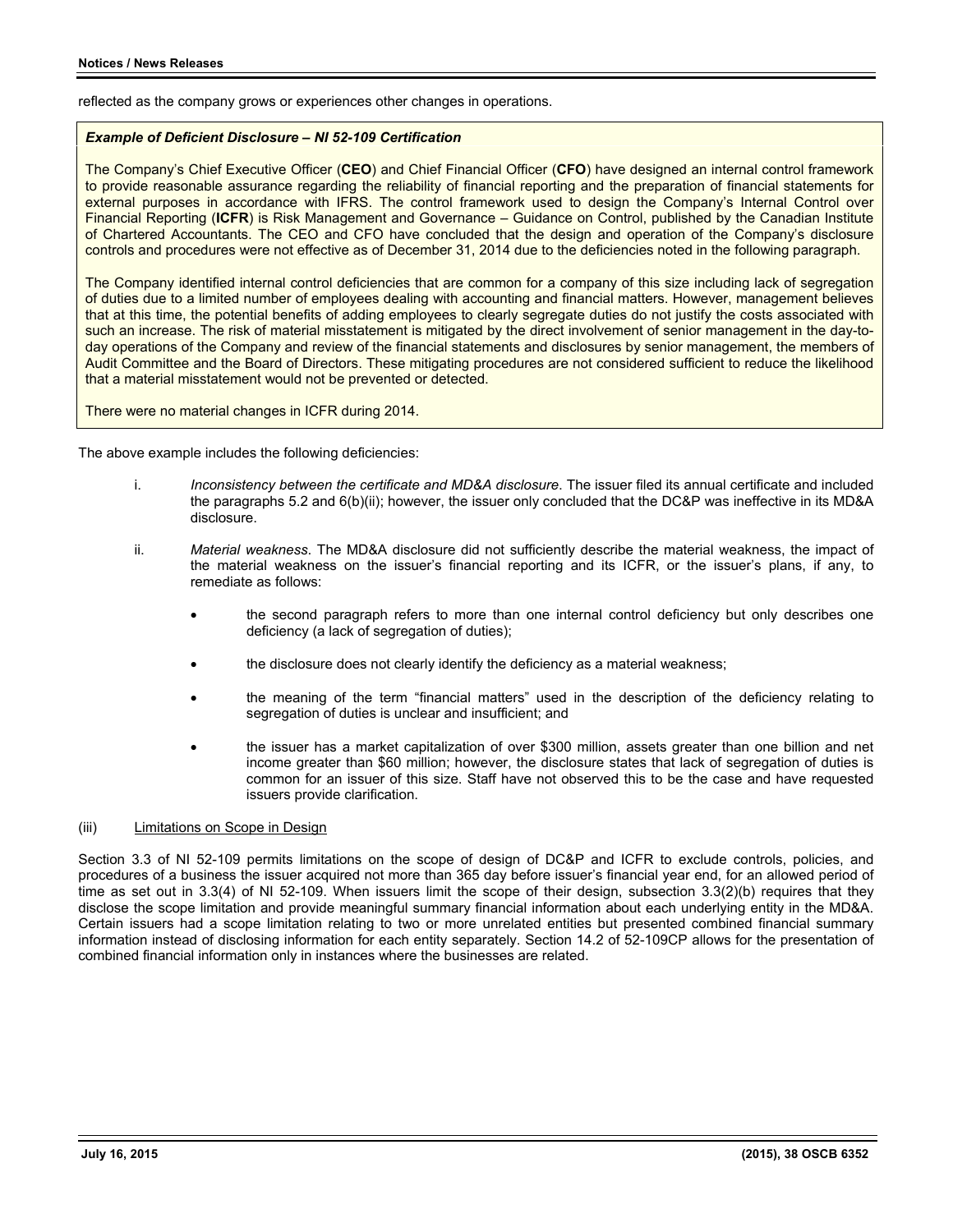# **OTHER REGULATORY DISCLOSURE DEFICIENCIES**

# *HOT BUTTONS*

|                                                 | <b>OBSERVATIONS</b>                                                                                                                                                                                                                                                                                                                                                                                                                            | <b>CONSIDERATIONS</b>                                                                                                                                                                                                                                                                                                                                                                                                                                                                                                                                                                                                                                                                                      |  |
|-------------------------------------------------|------------------------------------------------------------------------------------------------------------------------------------------------------------------------------------------------------------------------------------------------------------------------------------------------------------------------------------------------------------------------------------------------------------------------------------------------|------------------------------------------------------------------------------------------------------------------------------------------------------------------------------------------------------------------------------------------------------------------------------------------------------------------------------------------------------------------------------------------------------------------------------------------------------------------------------------------------------------------------------------------------------------------------------------------------------------------------------------------------------------------------------------------------------------|--|
| <b>REGULATORY</b>                               |                                                                                                                                                                                                                                                                                                                                                                                                                                                |                                                                                                                                                                                                                                                                                                                                                                                                                                                                                                                                                                                                                                                                                                            |  |
| <b>Material Contracts</b>                       | We continue to see issuers that fail to file<br>❖<br>material contracts.                                                                                                                                                                                                                                                                                                                                                                       | Subsection 12.2(2) of NI 51-102 provides a<br>❖<br>list of contracts required to be filed even if<br>entered into in the ordinary course of<br>business. These may include a financing<br>or credit agreement with terms that have a<br>direct correlation with anticipated cash<br>distributions or a contract on which the<br>issuer's business is substantially<br>dependent.<br>Material contracts must be filed no later<br>❖<br>than the time the issuer files a material<br>change report if the making of the<br>document constitutes a material change<br>for the issuer, or when the AIF is filed<br>within 120 days after the end of the<br>issuer's most recently completed financial<br>year. |  |
|                                                 |                                                                                                                                                                                                                                                                                                                                                                                                                                                | Reference: Sections 12.2 and 12.3 of NI 51-<br>102                                                                                                                                                                                                                                                                                                                                                                                                                                                                                                                                                                                                                                                         |  |
| <b>Material Change</b><br><b>Reports (MCRs)</b> | ❖<br>We continue to see situations where it<br>appears that a material change has occurred<br>and issuers do not file a MCR as soon as<br>practicable, or within 10 days of the date of<br>which the change occurs. For example, in<br>situations where the issuer has eliminated or<br>significantly reduced its dividend payments or<br>the issuer has experienced a significant<br>increase or decrease in near-term earnings<br>prospects. | Announcements of material changes<br>❖<br>should be factual and balanced.<br>Unfavourable news must be disclosed just<br>as promptly and completely as favourable<br>news.<br>National Policy 51-201, Disclosure<br>❖<br>Standards (NP 51-201) lays out examples<br>of potentially material information,<br>including changes in a company's dividend<br>payments or policies.<br>❖ Part 7 of NI 51-102 requires an issuer to<br>file a MCR within 10 days of the<br>occurrence of a material change.                                                                                                                                                                                                      |  |
|                                                 |                                                                                                                                                                                                                                                                                                                                                                                                                                                | Reference: Section 4.3 of NP 51-201 and<br>Part 7 of NI 51-102                                                                                                                                                                                                                                                                                                                                                                                                                                                                                                                                                                                                                                             |  |
| <b>Selective Disclosure</b>                     | Selective disclosure occurs when a company<br>❖<br>discloses material non-public information to<br>one or more individuals or companies and not<br>broadly to the investing public.                                                                                                                                                                                                                                                            | Issuers holding private meetings with<br>❖<br>analysts, industry conferences etc., must<br>ensure that selective disclosure is not<br>provided in these meetings.<br>❖ If unintentional selective disclosure has<br>occurred, issuers must make a full public<br>announcement including contacting the<br>relevant stock exchange and asking that<br>trading be halted.<br>* Keeping detailed meeting notes and/or<br>transcripts may be useful to determine if<br>unintentional selective disclosure has<br>occurred.                                                                                                                                                                                     |  |
|                                                 |                                                                                                                                                                                                                                                                                                                                                                                                                                                | Reference: Section 5.1 of NP 51-201                                                                                                                                                                                                                                                                                                                                                                                                                                                                                                                                                                                                                                                                        |  |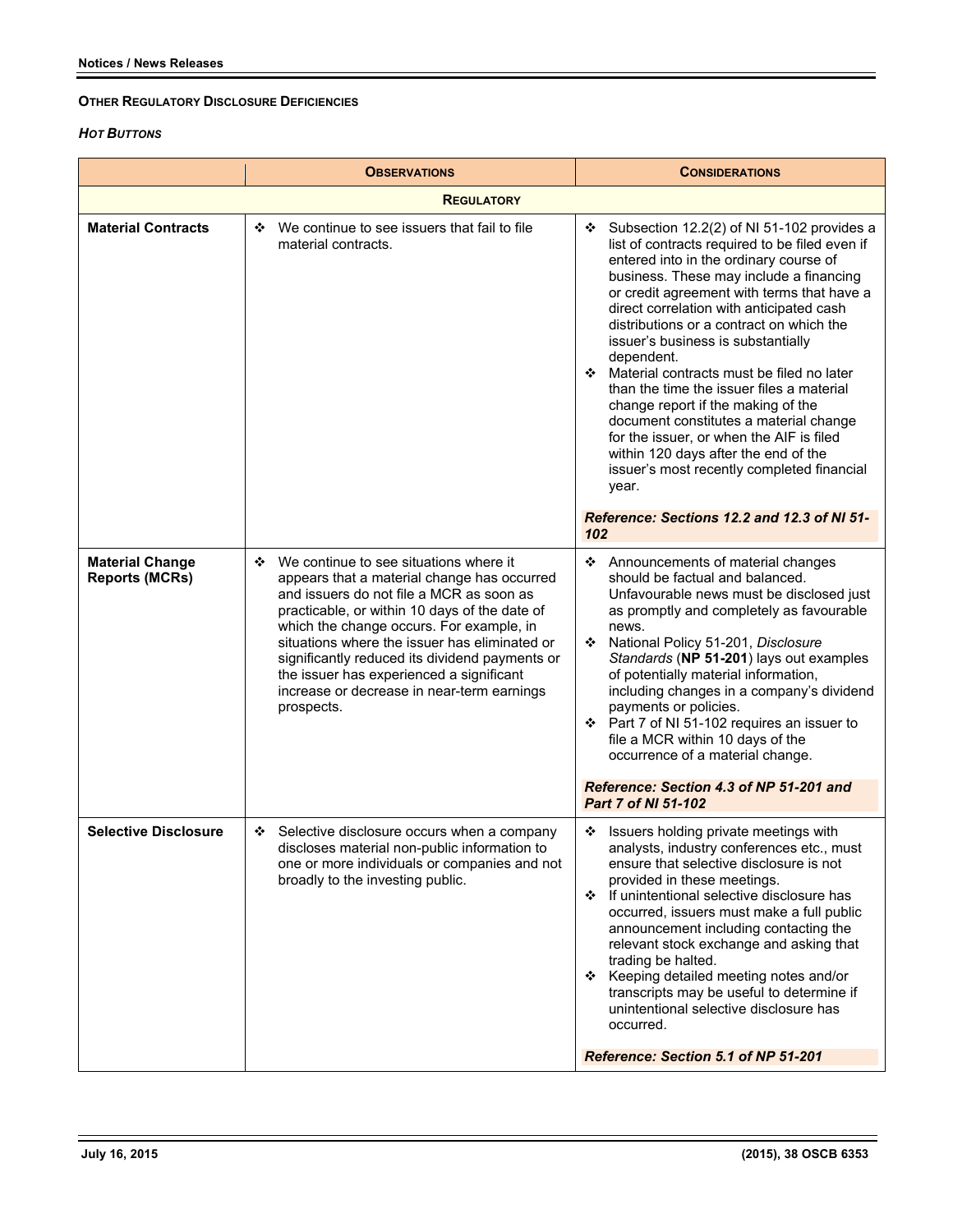#### *DISCUSSION OF OTHER REGULATORY DEFICIENCIES*

#### **1. Mineral Projects**

Mining issuers' disclosure must comply with National Instrument 43-101 *Standard of Disclosure for Mineral Projects* (**NI 43-101**) including written disclosure contained on an issuer's website such as investor presentations, fact sheets, media articles, and links to third party content. A review of mining issuers' investor presentations identified several areas where issuers need to improve their disclosure in order to better comply with NI 43-101 including:

- Naming the qualified person: naming the individual who approved technical information and noting their relationship to the issuer;
- Preliminary economic assessments: providing required cautionary statements so investors can understand the limitations of study's results;
- Mineral resources and mineral reserves: including a clear statement on whether mineral resources include or exclude mineral reserves;
- Exploration targets: expressing potential quantity and grade as a range and including the required statements outlining the target limitations;
- Historical estimates: including source, date, reliability, and key assumptions along with the required cautionary statements rather than simply stating "*not NI 43-101 compliant*"; and
- Avoiding overly promotional terms and potentially misleading information especially exploration stage and mineral resource stage issuers: securities legislation prohibits misleading disclosure and misrepresentation. Terms which may be used inappropriately in certain circumstances include: *"world-class", "spectacular and exceptional results", "production ready"*.

Refer to CSA Staff Notice 43-309 *Review of Website Investor Presentations by Mining Issuers* for further information.

Given the significance of the mining sector in Canadian capital markets, compliance with NI 43-101 and Form 43-101F1 for issuers with mineral projects is critical. We will continue to review mining issuers' website disclosure as part of our overall CD Review Program.

#### **2. Filing of News Releases**

#### Unbalanced and Promotional Disclosure

We continue to see news releases filed by issuers that contain unbalanced and promotional disclosure. In fiscal 2015, staff from certain CSA jurisdictions reviewed the disclosure provided by issuers that publicly announced their intention to enter into Canada's medical marijuana industry. As a result of our review, we published CSA Staff Notice 51-342 *Staff Review of Issuers Entering Into Medical Marijuana Business Opportunities* (**SN 51-342**).

The guidance in SN 51-342 is applicable to all industries, particularly companies thinking about material changes to their primary business or where an event has or will have an impact on future prospects.

In general, staff found that issuers' news releases were unbalanced and promotional in nature. While the benefits associated with involvement in the medical marijuana industry were often discussed, these discussions were not consistently accompanied by disclosures about the necessary approvals required to enter the industry, risks, uncertainties, cost implications and time required before the issuer can begin licensed operations. Additionally, a discussion of barriers and obligations to enter the industry was often not provided. Issuers that did not provide sufficient disclosure in their news releases were required to file a clarifying disclosure document as a result of our review. All issuers should provide investors comprehensive, factual and balanced disclosure and avoid promotional commentary.

Issuers should refer to the guidance on best disclosure practices in National Policy 51-201 as well as the disclosure requirements in Part 1(a) of Form 51-102F1.

#### News Release upon Refiling of CD Documents

We note that certain issuers failed to issue and file a news release on a timely basis after deciding to refile a CD document or restate financial information for comparative periods in financial statements. In certain instances, issuers indicated that the delay to issue a news release was due to the fact that there were no scheduled Audit Committee and/or Board meetings where the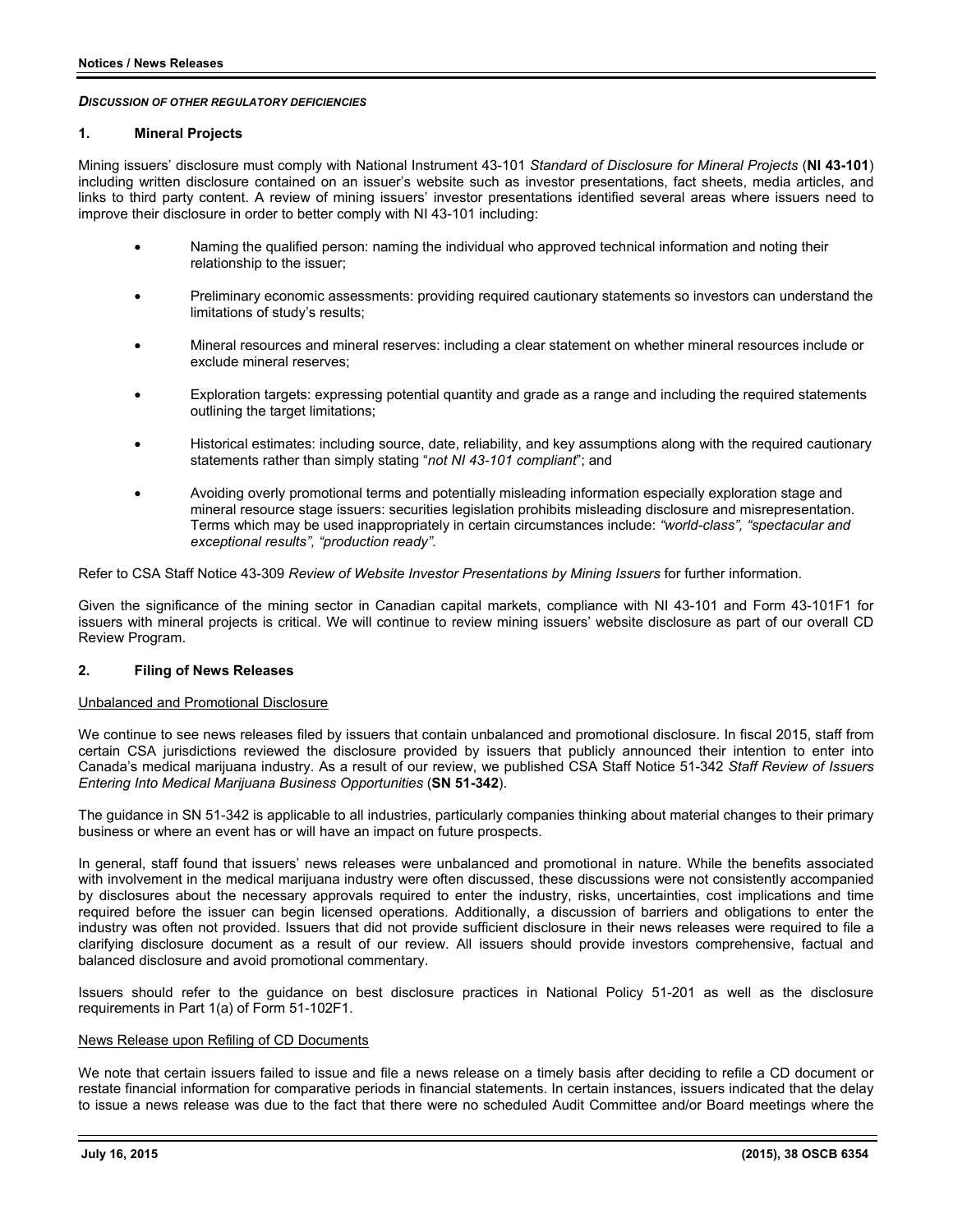news release would be approved. As a result, issuers waited to issue a news release until the next scheduled meeting and in many cases until the actual refiling of the CD documents. In our view, it is not appropriate for issuers to delay the filing of a new release for these reasons.

Section 11.5 of NI 51-102 indicates that if the issuer decides it will re-file a document under NI 51-102 and the information in the refiled document or restated financial information will differ materially from the information originally filed, the issuer must *immediately* issue and file a news release authorized by an executive officer disclosing the nature and substance of the change or proposed changes. This may involve engaging Audit Committee and/or Board members prior to their next scheduled meeting. This will ensure timely issuance of a news release.

Certain CSA jurisdictions have published a staff notice that provides guidance on their expectations related to refiling of documents by issuers and the associated news releases. We note that certain jurisdictions also maintain a list on their website that includes issuers that amend and refile continuous disclosure documents pursuant to staff's review.

We will continue to monitor issuers' compliance with these requirements.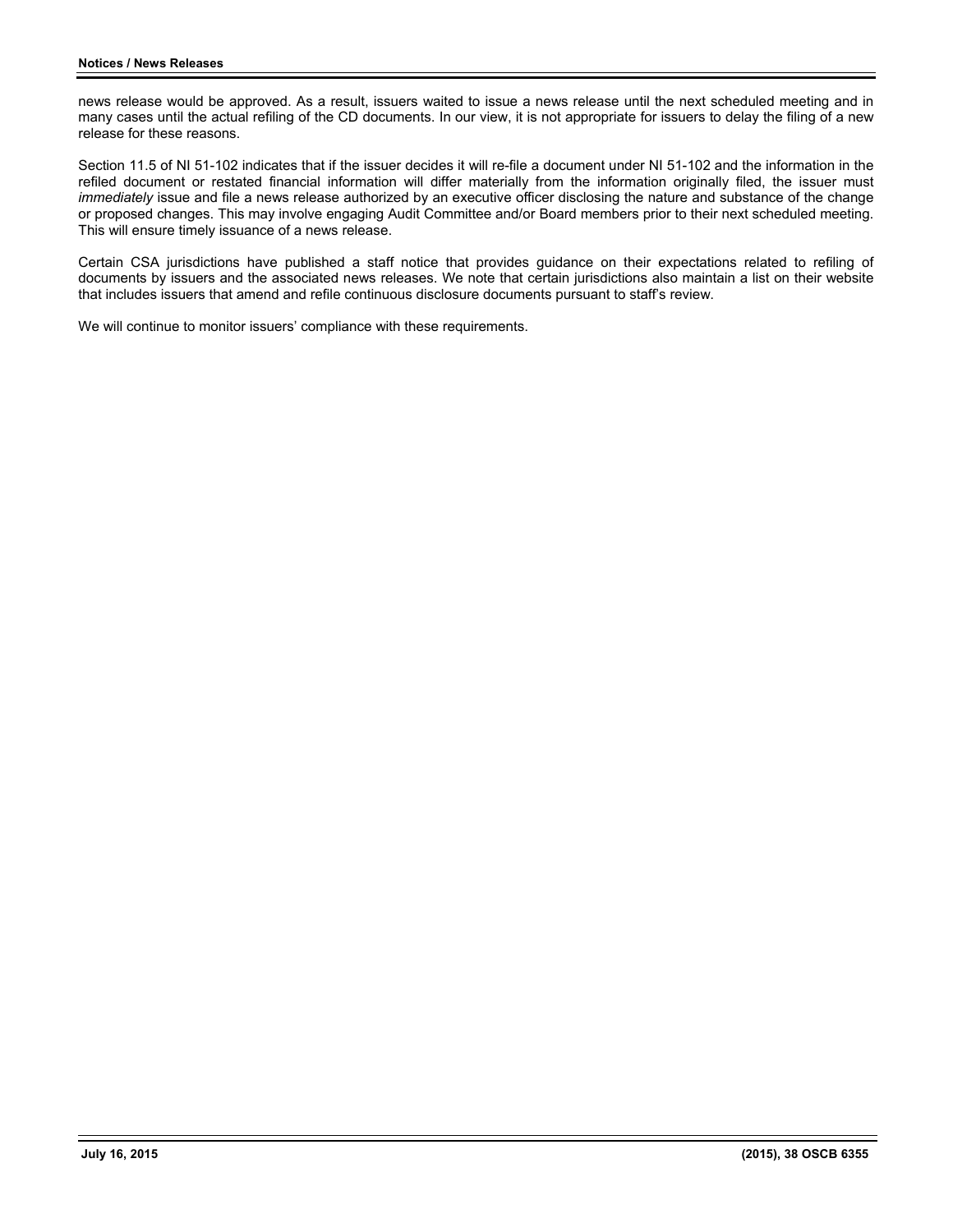#### **APPENDIX B**

#### **CATEGORIES OF OUTCOMES**

# **Referred to Enforcement/Cease-Traded/Default List**

If the issuer has substantive CD deficiencies, we may add the issuer to our default list, issue a cease trade order and/or refer the issuer to enforcement.

#### **Refiling**

The issuer must amend and refile certain CD documents or must file a previously unfiled document.

#### **Prospective Changes**

The issuer is informed that certain changes or enhancements are required in its next filing as a result of deficiencies identified.

# **Education and Awareness**

The issuer receives a proactive letter alerting it to certain disclosure enhancements that should be considered in its next filing or when staff of local jurisdictions publish staff notices and reports on a variety of continuous disclosure subject matters reflecting best practices and expectations.

#### **No Action Required**

The issuer does not need to make any changes or additional filings. The issuer could have been selected in order to monitor overall quality disclosure of a specific topic, observe trends and conduct research.